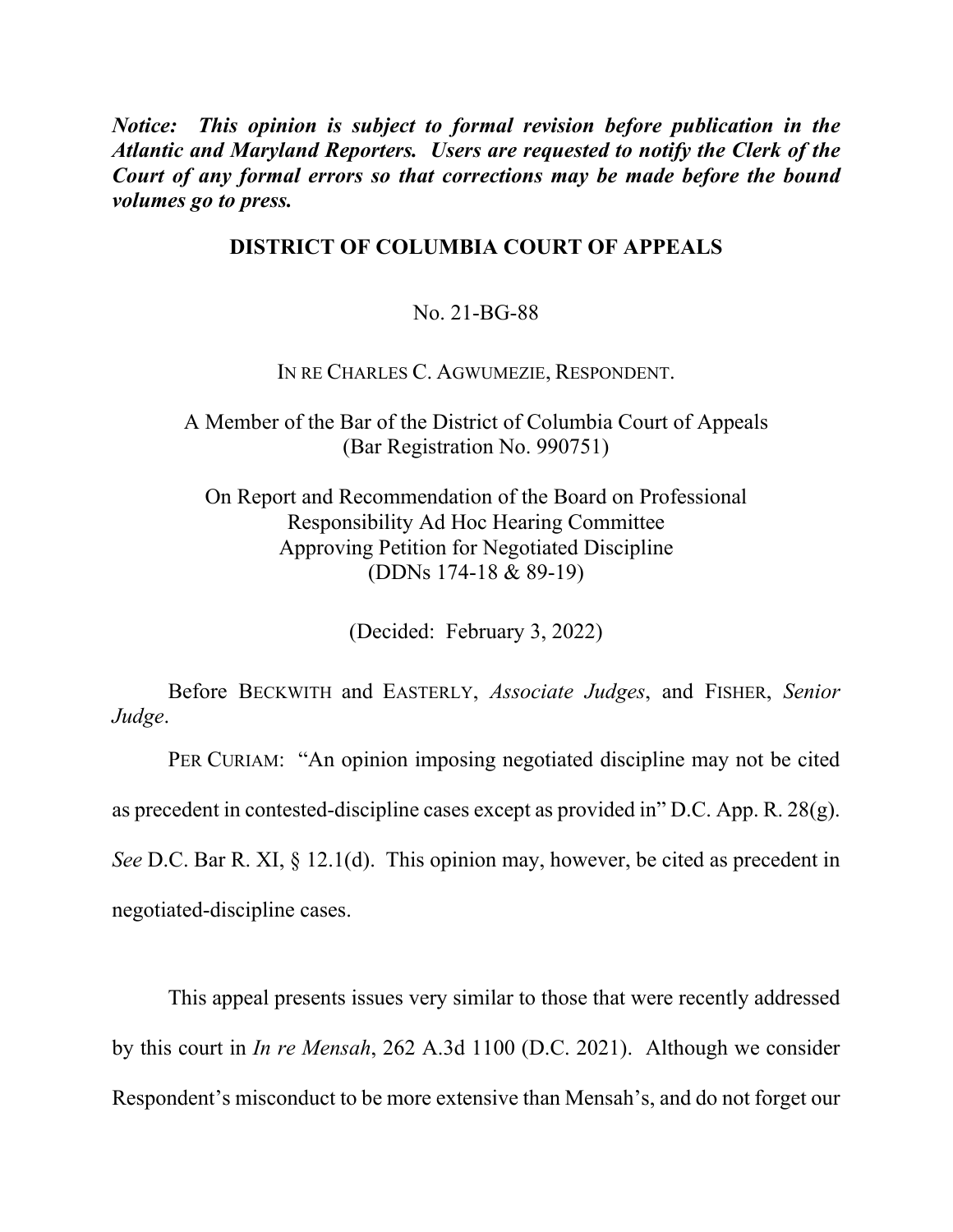holding that "in virtually all cases of [intentional or reckless] misappropriation, disbarment will be the only appropriate sanction," *In re Addams*, 579 A.2d 190, 191 (D.C. 1990) (en banc), we approve the petition for negotiated discipline and impose a three-year suspension with a requirement that Respondent demonstrate his fitness to practice law before he may be reinstated.

Disciplinary Counsel and Respondent Charles Agwumezie filed an amended petition for negotiated discipline wherein Respondent admitted that he recklessly misappropriated entrusted client funds and violated D.C. R. Prof. Conduct 1.5(b) (written statement of fees, scope of representation, and expenses), 1.7(b)(4) (conflict of interest), 1.15(a) (commingling, reckless misappropriation, and record-keeping), 8.1(b) (knowingly failing to respond reasonably to Disciplinary Counsel's lawful demands for information), and 8.4(d) (serious interference with the administration of justice). Respondent and Disciplinary Counsel agreed to the proposed three-year suspension with a fitness requirement.

The Committee reviewed the petition as required by D.C. Bar R. XI, § 12.1. It highlighted, among other things, Respondent's lack of prior discipline; the fact that no client or third party had complained to the Office of Disciplinary Counsel; and Disciplinary Counsel's determinations that: (1) "the evidence supports the conclusion that Respondent's misappropriations were not dishonest and did not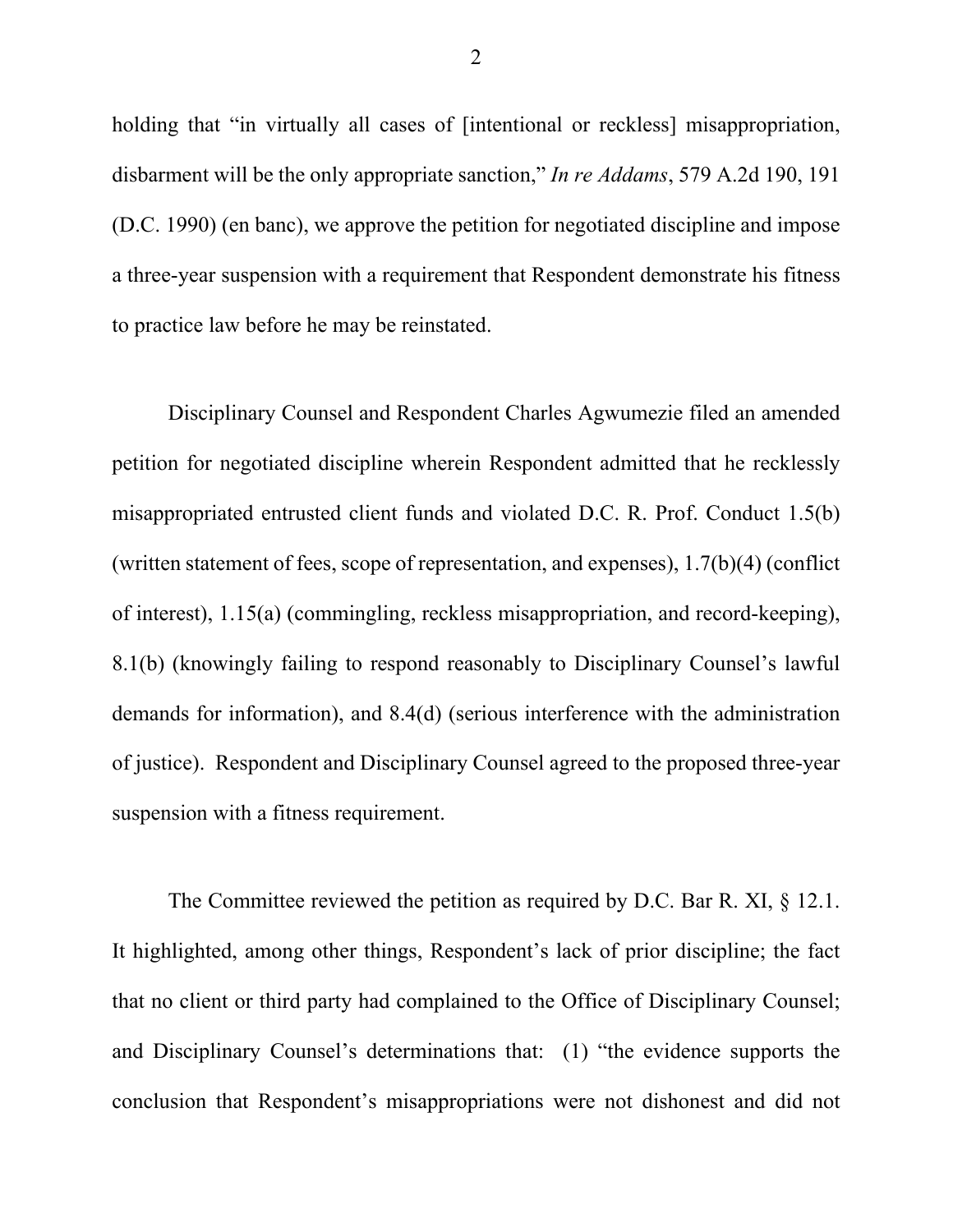involve improper gains," (2) it "could not show that Respondent had retained or failed to return the funds owed to clients or third parties," and (3) Respondent had "taken remedial measures by attending a practice management class and by adopting accounting procedures to keep better track of funds in his trust account."

The parties agreed that "these 'usual' mitigating circumstances" would be "unlikely to overcome the presumption of disbarment for reckless misappropriation in a contested matter." Nevertheless, they submitted that a three-year suspension with a fitness requirement "provide<sup>[d]</sup> the parties a certain outcome without the need for a prolonged and expensive adjudicative process." The Committee emphasized that the agreed-upon sanction was "the most serious sanction other than disbarment, and the fitness requirement protects the public, the courts, and the integrity of the profession by ensuring that Respondent will not resume the practice of law in the District of Columbia until the Court determines that he is fit to do so." The Committee concluded that the negotiated discipline was justified and not unduly lenient and recommended that the court impose it.

Upon receipt of the Committee's Report and Recommendation, this court requested the views of the Board on the appropriateness of the proposed sanction. *See* D.C. Bar R. XI, § 12.1(d). The Board filed its own Report and Recommendation acknowledging that "there is no question whether the stipulated misconduct would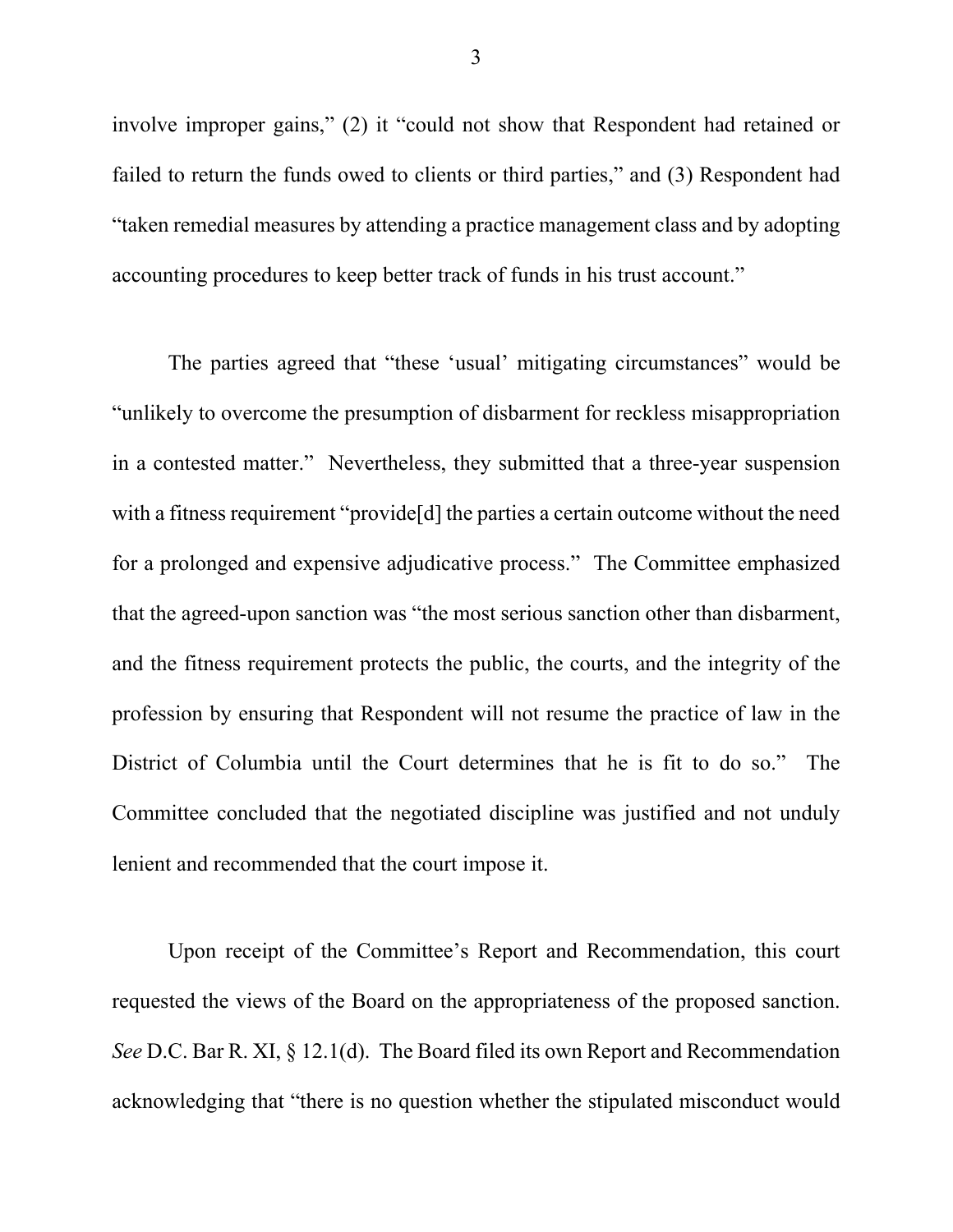warrant disbarment in a contested case[;] it would." Nevertheless, a majority of the Board opined that "Respondent's willingness to immediately accept a sanction the most severe sanction saved for disbarment — that may very well result in him never practicing law again is substantial mitigation," and further that "acceptance of the proposed disposition reflects sound policy as it presents the combined benefits of more quickly removing Respondent from practice while conserving disciplinary resources." The Board majority concluded that the proposed sanction was "justified" under the circumstances and recommended that we approve the petition for negotiated discipline.<sup>1</sup>

 If the Committee recommends approval of a petition for negotiated discipline, this court reviews "in accordance with its procedures for the imposition of uncontested discipline." D.C. Bar R. XI, § 12.1(d). Under those procedures, "if no exceptions are filed to the Board's report, the [c]ourt will enter an order imposing the discipline recommended by the Board upon the expiration of the time permitted for filing exceptions." D.C. Bar R. XI,  $\S$  9(h)(2). "This rule is not absolute — we would not impose discipline that is clearly against the law or the public interest, for

<sup>&</sup>lt;sup>1</sup> The dissenters thought that Respondent's misconduct was too serious to permit a sanction less than disbarment. We agree that the nature and seriousness of the misconduct must be considered when determining whether the proposed sanction is justified. Those factors must be considered again if Respondent seeks reinstatement. *See In re Yum*, 187 A.3d 1289, 1292 (D.C. 2018).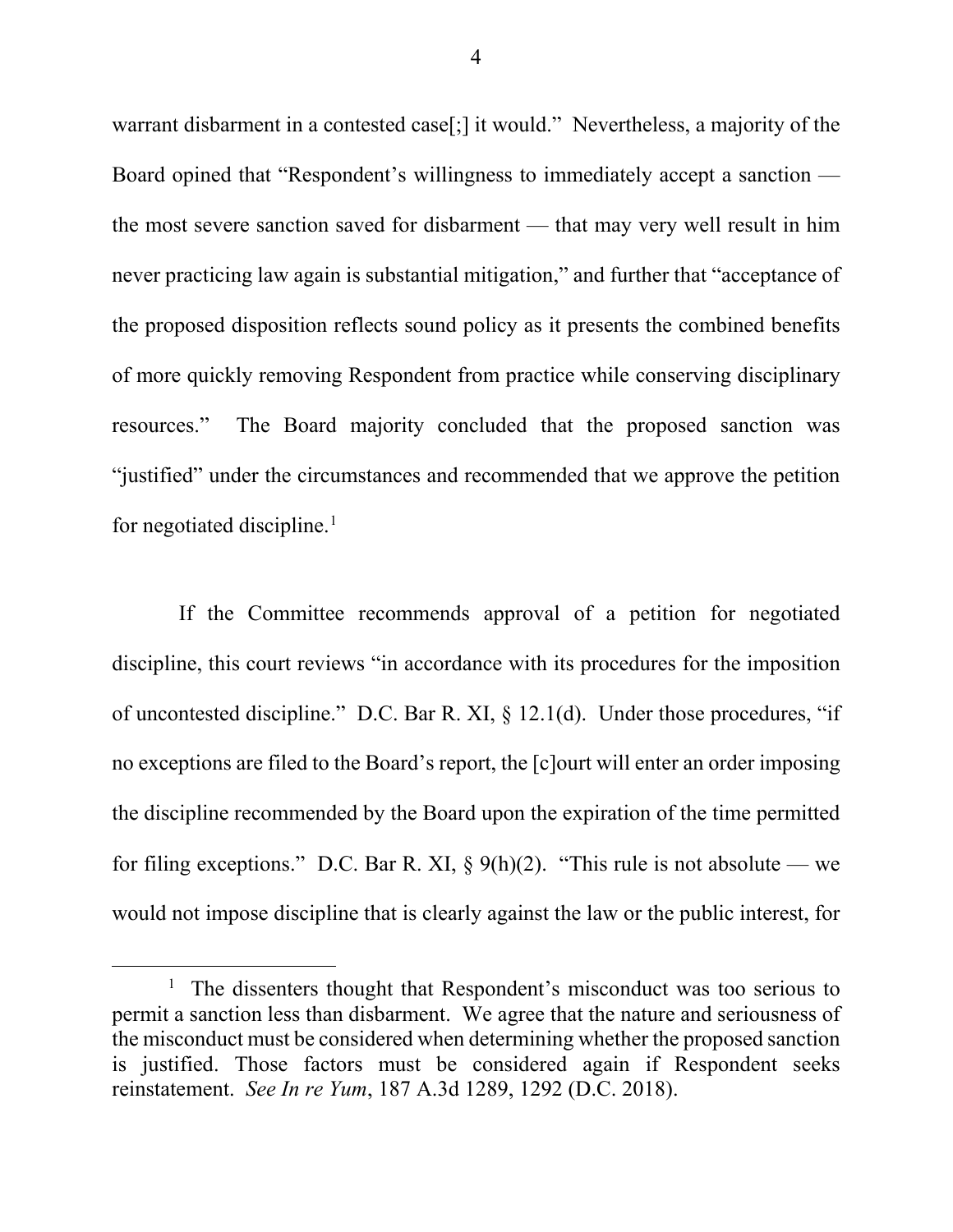example, merely because no party took exception to it . . . ." *In re Stephens*, 247 A.3d 698, 701 (D.C. 2021) (per curiam). Nevertheless, if "there are no exceptions to the Board's report and recommendation, our deferential standard of review becomes even more deferential." *In re Viehe*, 762 A.2d 542, 543 (D.C. 2000) (per curiam).

As numerous opinions illustrate, the procedures for imposing attorney discipline in contested matters can be very lengthy and costly to both sides. Such lengthy delay does not serve the interests of anyone — clients, respondents, or the public at large. In 2008, this court established procedures to govern negotiated discipline. D.C. Bar R. XI, § 12.1. This new process, which did not exist when *Addams* was decided, was intended "to encourage efficient and timely resolution of attorney-discipline matters." *In re Mensah*, 262 A.3d at 1103. We will not reiterate the considerations that persuaded us to allow more flexibility with respect to sanction in *Mensah*, except to recognize once again "the mitigating nature of an attorney's willingness to acknowledge misconduct and accept an appropriate sanction." *Id*. at 1104.

 In *Mensah* we held that the negotiated discipline process provides flexibility that "may in certain circumstances permit a sanction of less than disbarment in negotiated-discipline cases involving reckless misappropriation." *Mensah*, 262